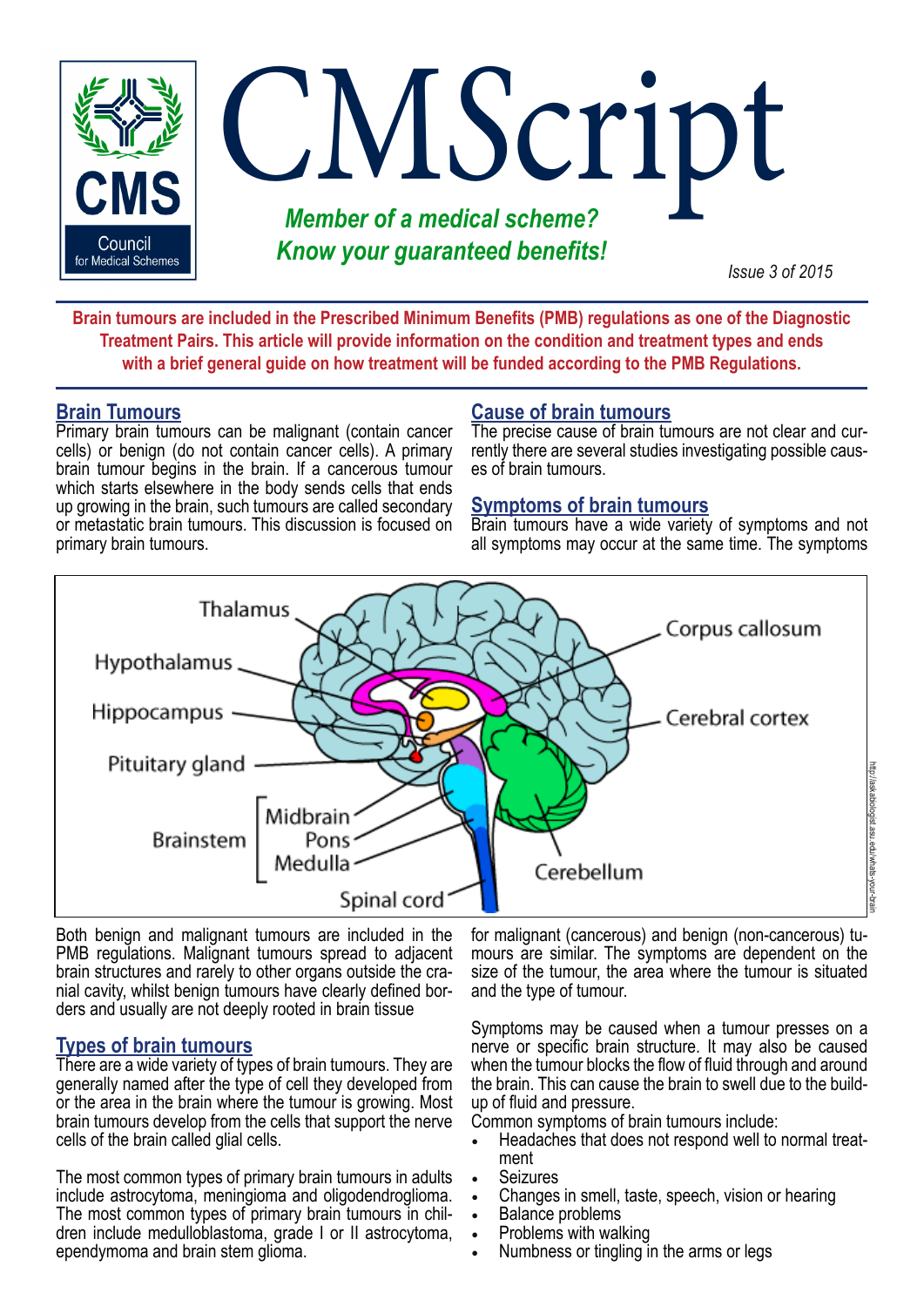- Memory problems
- Personality changes
- Problems and inability to concentrate
- Weakness and paralysis in a specific part of the body
- Mood changes

These symptoms can be caused by a number of other diseases therefore if you experience any of these it does not necessarily mean that you have a brain tumour.

# **Diagnosis of brain tumours**

As with most illnesses the diagnosis of brain tumours start with the doctor taking a detailed personal and family history. The doctor will ask a range of questions about your symptoms. A physical examination including a neurological examination will be performed.

A neurological examination includes checks of your vision, hearing, smell and taste, alertness, muscle strength, coordination, and reflexes. The doctor will also examine your eyes to look for swelling caused by a tumour pressing on the nerve that connects the eye and the brain.

The initial examination may be performed by a general practitioner who will refer you to a neurosurgeon if he/she suspects that you may have a brain tumour.

A CAT (CT) scan will be done first and if there is evidence of a tumour the neurosurgeon will order a MRI scan. A MRI scan provides more detail on soft tissue and will give the neurosurgeon a clearer picture of the tumour.

The doctor may perform a spinal tap also called a lumbar puncture. During this procedure a small amount of spinal fluid (the fluid surrounding the spinal cord) is removed. The laboratory will check for any cancer cells that may occur in the spinal fluid as this fluid surrounds the brain and spinal cord.

If there is evidence of a tumour the neurosurgeon will probably decide to do a biopsy. During this procedure a small part of the tumour is removed and sent to the laboratory where it will be checked for cancer cells. A biopsy is the only definitive manner to diagnose a brain tumour. Biopsies can be performed separately or as part of the treatment.

This means that the neurosurgeon may either do the biopsy first and then decide on treatment or decide to surgically remove the tumour and send all the tissue that was removed to the laboratory. If the tumour is situated in a part of the brain that is not easily accessible or where surgical removal can damage other areas of the brain e.g. the brain stem, the neurosurgeon will depend on the MRI and other inves- tigation results.

The provider may also do an angiogram where dye is in- jected into an artery and a series of x-rays is taken as the dye flows through the blood vessels of the brain. Angiogram investigations are however rarely used.

# **Grading of malignant brain tumours**

Grade I (low-grade)

The tumour grows slowly, has cells that look a lot like normal cells, and rarely spreads into nearby tissues. Grade I brain tumours may be cured if they are completely removed by surgery.

Grade II

The tumour grows slowly, but may spread into nearby tissue and may recur (come back). Some tumours may become a higher-grade tumour.

Grade III

The tumour grows quickly, is likely to spread into nearby tissue, and the tumour cells look very different from normal cells.

Grade IV (high-grade)

The tumour grows and spreads very quickly and the cells do not look like normal cells. There may be areas of dead cells in the tumour. Grade IV tumours usually cannot be cured.

#### **Treatment of brain tumours**

The prognosis and treatment options for primary brain tumours depend on the following:

- The type and grade of the tumour
- The area in the brain where the tumour is located
- If the tumour can be removed by surgery
- If a part of the tumour or any cancer cells remain after surgery
- If the cancer is newly diagnosed or if it is a recurring tumour
- Patient's general health

The treatment options available for the treatment of brain tumours include watchful waiting, surgery, radiation therapy, chemotherapy and targeted therapy. Many people get a combination of treatments.

Watchful waiting involves close monitoring of a patient's condition but no active treatment is provided. Neurosurgeons see these patients regularly to determine how the tumour is growing. In case of benign tumours, if surgery is not viable, medication like steroids maybe prescribed to assist with decreasing the swelling of the brain.

Surgery is used in both the diagnosing and treatment of brain tumours. During surgery the skull is opened and the tumour is removed. If the tumour is situated in an area that is difficult to reach it may not be possible to remove the entire tumour. In this case the patient receives further care i.e. chemotherapy and/or radiation therapy.

Even in cases where the entire tumour that can be seen at the time of the surgery is removed patients may receive further chemotherapy and radiation therapy to kill any remaining cancer cells.

Radiation therapy uses high-energy x-rays and other types of radiation to kill cancer cells or to prevent the tumour from growing further. Two types of radiation exist vis. external beam radiation therapy and internal radiation therapy.

**2**